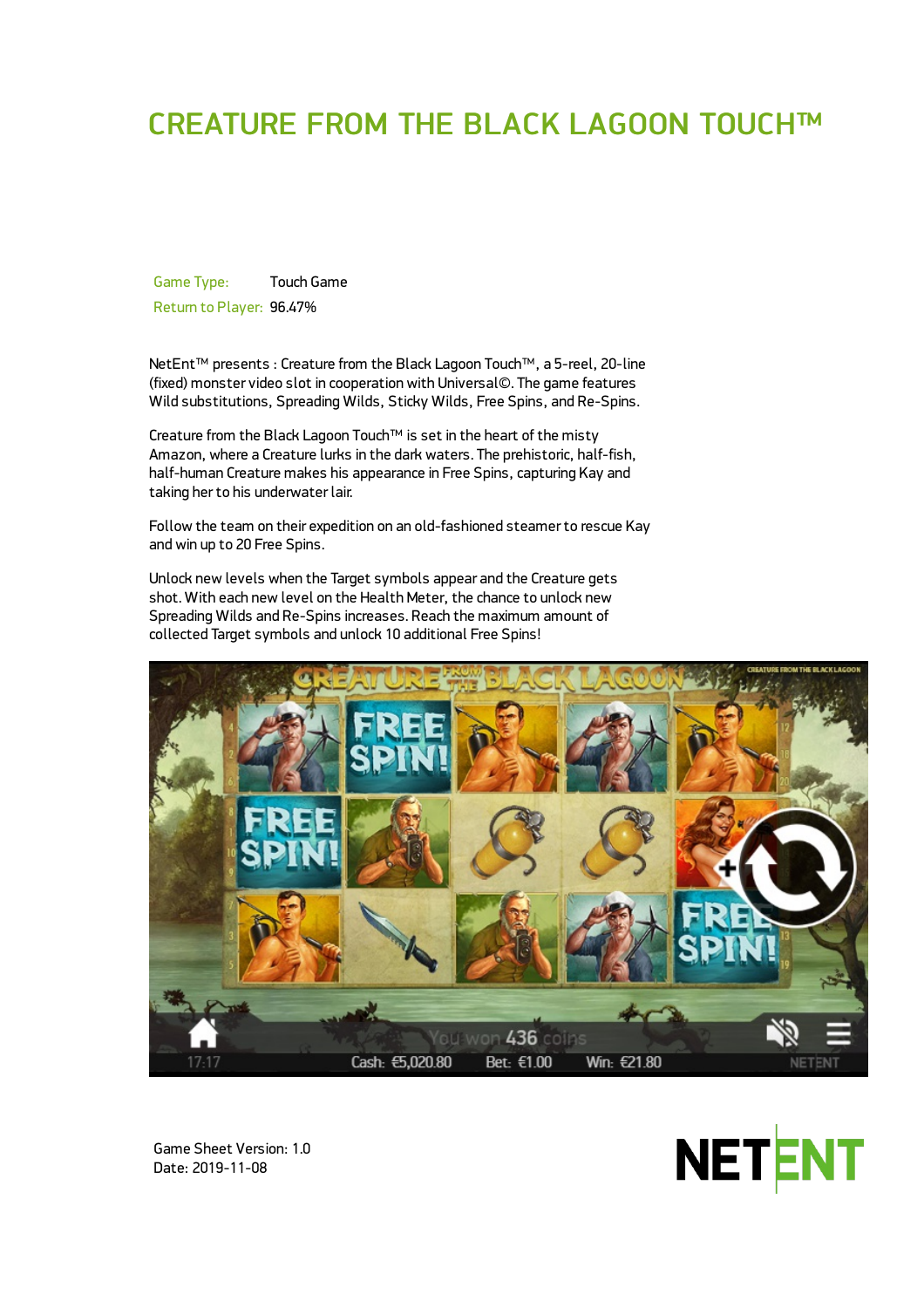## ABOUT CREATURE FROM THE BLACK LAGOON™

| <b>GENERAL INFORMATION</b>                                                 |                                                                                                                                                                                                                                                                                                                                                                                                                                                                                                                               |
|----------------------------------------------------------------------------|-------------------------------------------------------------------------------------------------------------------------------------------------------------------------------------------------------------------------------------------------------------------------------------------------------------------------------------------------------------------------------------------------------------------------------------------------------------------------------------------------------------------------------|
| Game Type                                                                  | <b>Touch Game</b>                                                                                                                                                                                                                                                                                                                                                                                                                                                                                                             |
| Reel Type                                                                  | <b>Spinning Reels</b>                                                                                                                                                                                                                                                                                                                                                                                                                                                                                                         |
| Reels, Lines                                                               | 5 reels, 3 rows, 20 bet lines (fixed)                                                                                                                                                                                                                                                                                                                                                                                                                                                                                         |
| Default Bet Levels                                                         | $1 - 10$                                                                                                                                                                                                                                                                                                                                                                                                                                                                                                                      |
| Default Coin Values (€)                                                    | 0.01, 0.02, 0.05, 0.1, 0.2, 0.5                                                                                                                                                                                                                                                                                                                                                                                                                                                                                               |
| Default Min / Max Bet (€)                                                  | 0.2 / 100                                                                                                                                                                                                                                                                                                                                                                                                                                                                                                                     |
| Minimum Free Round Values (Please<br>check your current free round values) | Bet level 1, 20 bet lines, €0.01 coin value (cost €0.2)                                                                                                                                                                                                                                                                                                                                                                                                                                                                       |
| <b>GAME FEATURES</b>                                                       |                                                                                                                                                                                                                                                                                                                                                                                                                                                                                                                               |
|                                                                            | • Wild substitutions<br>• Spreading Wilds<br>· Sticky Wilds<br>• Free Spins<br>• Re-Spins                                                                                                                                                                                                                                                                                                                                                                                                                                     |
| <b>PAYOUT</b>                                                              |                                                                                                                                                                                                                                                                                                                                                                                                                                                                                                                               |
| Return to Player                                                           | 96.47%                                                                                                                                                                                                                                                                                                                                                                                                                                                                                                                        |
| Hit Frequency                                                              | 27.91%                                                                                                                                                                                                                                                                                                                                                                                                                                                                                                                        |
| <b>RESPONSIBLE GAMING</b>                                                  |                                                                                                                                                                                                                                                                                                                                                                                                                                                                                                                               |
| <b>Player Limits</b>                                                       | $\bullet$ Player and casino operator can set the following play limits: Bet $\otimes$<br>loss per session, day, week or month. Block all play for a specified period<br>of time. Restrict session play length in minutes.<br>• Playing for real is restricted by player account funds (i.e. cannot play for<br>credit).<br>• (Italy jurisdiction only) Player can initially have a maximum of 1.000 $\epsilon$ in<br>the wallet. Since each game is a user session, the player's wallet may<br>exceed this limit during play. |
| Other                                                                      | • Play for Fun<br>· Variable coin values<br>• Variable bet levels<br>$\bullet$ G4 mode                                                                                                                                                                                                                                                                                                                                                                                                                                        |
| <b>TECHNICAL INFORMATION</b>                                               |                                                                                                                                                                                                                                                                                                                                                                                                                                                                                                                               |
| Game ID                                                                    | blacklagoon_mobile_html (basic wallet)<br>blacklagoon_mobile_html_sw (seamless wallet)                                                                                                                                                                                                                                                                                                                                                                                                                                        |
| <b>Compatible Operating Systems</b>                                        | iOS<br>Android                                                                                                                                                                                                                                                                                                                                                                                                                                                                                                                |
| <b>Display Resolution</b>                                                  | 960 x 600                                                                                                                                                                                                                                                                                                                                                                                                                                                                                                                     |
| <b>Aspect Ratio</b>                                                        | 16:10                                                                                                                                                                                                                                                                                                                                                                                                                                                                                                                         |
| Technology                                                                 | HTML5                                                                                                                                                                                                                                                                                                                                                                                                                                                                                                                         |
| Deployment                                                                 | Refer to CasinoModule Help for information about launching<br>CasinoModule games.                                                                                                                                                                                                                                                                                                                                                                                                                                             |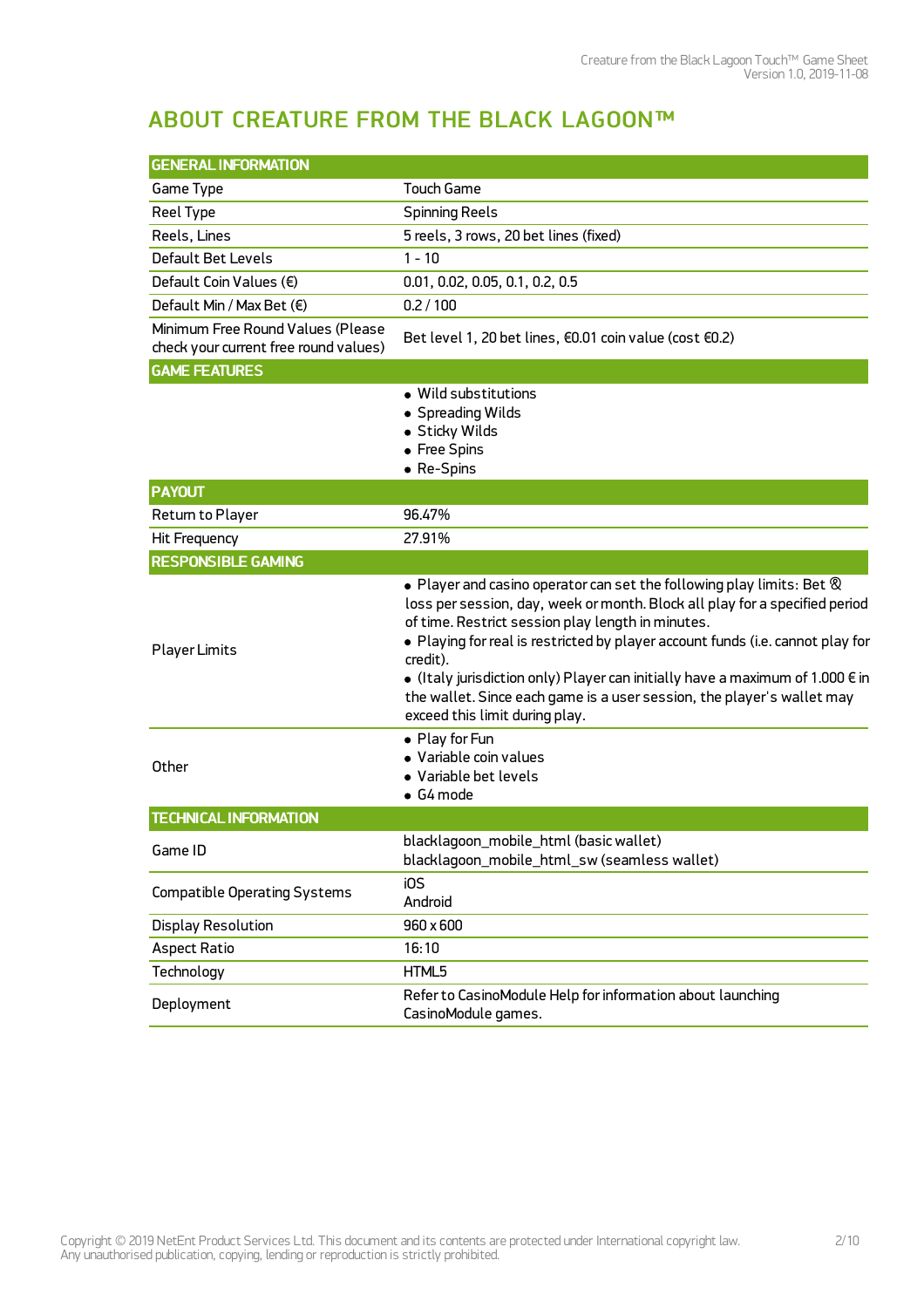## GAME DESIGN



Wild symbol

#### **Wilds**

Wild symbols can appear randomly anywhere on the reels in the main game and substitute for all symbols except for Free Spins symbols and target symbols.



Sticky Wilds

## **Sticky Wilds**

When a Wild symbol appears on the reel in the main game and in Free Spins, it acts as a Sticky Wild and remains on the reels for subsequent Re-Spins.



Free Spins symbol win

## Free Spins

Free Spins round gives players a chance to rescue Kay and unlock new Spreading Wilds. 3 or more Free Spins symbols, appearing randomly anywhere on the reels in the main game, activate Free Spins. In Free Spins, a Target symbol appears randomly anywhere on reel 5 only.



Free Spins start



Free Spins round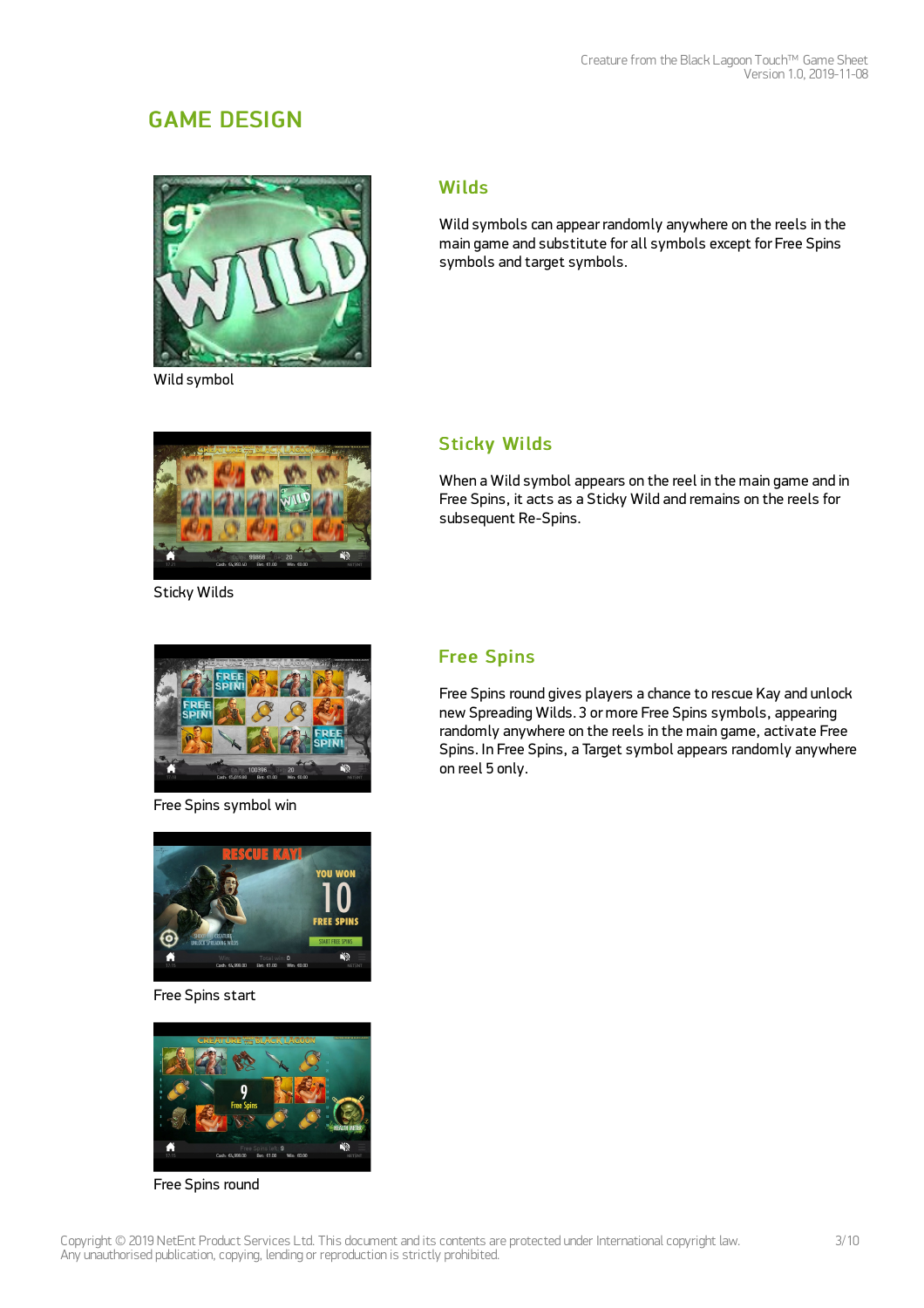

Health Meter



Creature getting shot

## Health Meter

When a Target symbol appears, the Creature appears on the right hand side of the screen and gets shot. A Health Meter on the bottom right hand corner of the screen displays the Creature's health status.

As more Creature hits occur, and a new level is reached on the Health Meter, the players get a chance to unlock 2 extra Spreading Wilds. The first Spreading Wild is activated at level 2 and expands horizontally one position to the left. The second Spreading Wild is activated at level 3 and expands horizontally for 1 position both to the left and right.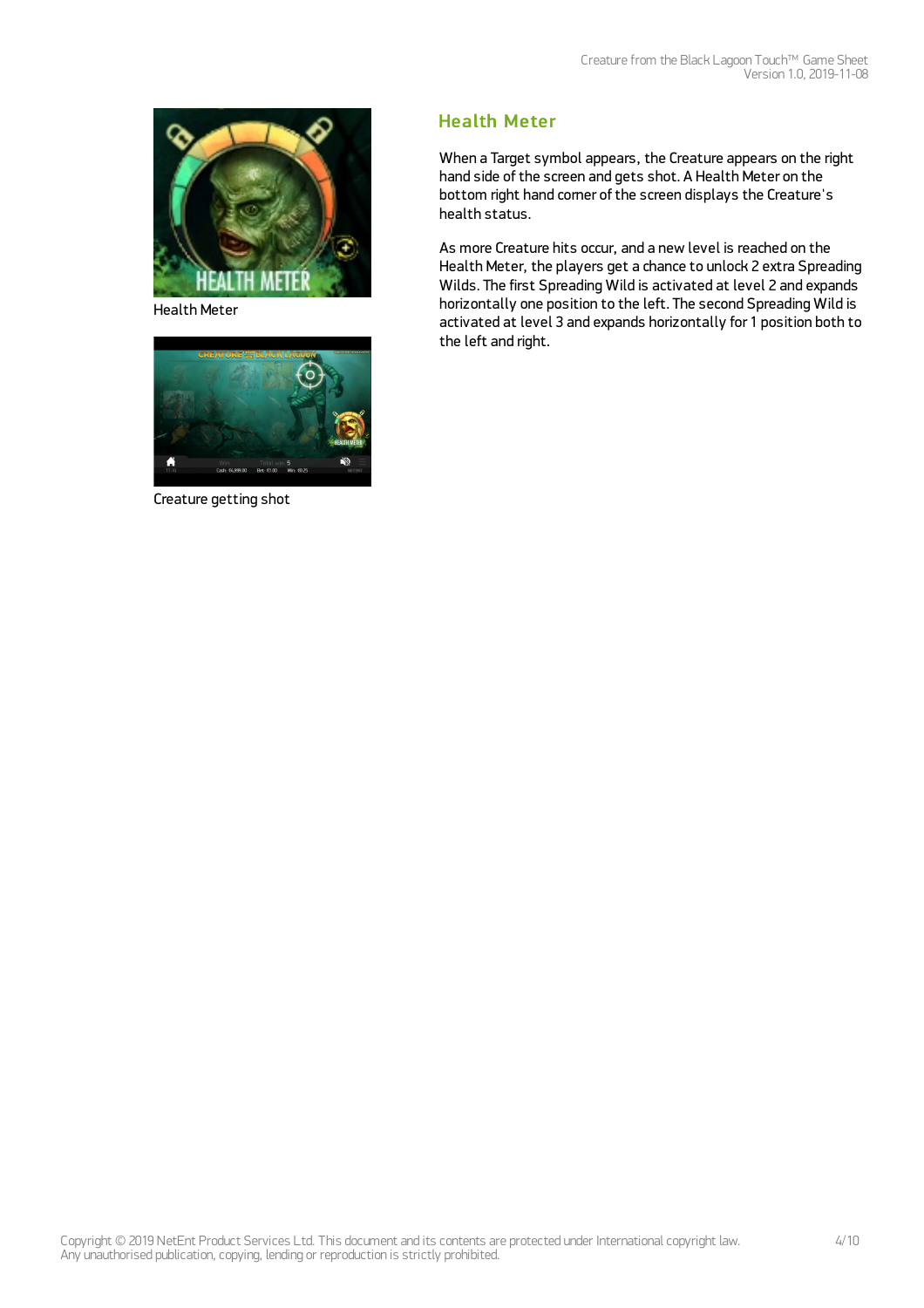## PAYOUT

### Payout Summary

#### **GAME RETURN TO PLAYER (RTP)**

- Total: 96.47%
- Base: 67.5%
- Free Spins: 29.1 %

#### **HIT FREQUENCY**

- Any win: 27.9%
- $\bullet$  Into Free Spins: 0.67%

#### **WININFORMATION**

| <b>WIN AMOUNT</b>     | <b>OCCURS</b>                                                |           | ,  IN 1 MILLION GAMEROUNDS, WILL OCCURAPPROXIMATELY   CORRESPONDINGCASH VALUE AT DEFAULT MAXIMUMBETSIZE (€ 400) |
|-----------------------|--------------------------------------------------------------|-----------|-----------------------------------------------------------------------------------------------------------------|
| 250 times bet or more | Once every 6,482 spins                                       | 154 times | € 100,000                                                                                                       |
| 625 times bet or more | Once every 77,597 spins                                      | 13 times  | € 250,000                                                                                                       |
|                       | 1,250 times bet or more Once every 2,007,987 spins 0.5 times |           | € 500,000                                                                                                       |

Note: Values obtained during a simulation of 400 billion game rounds.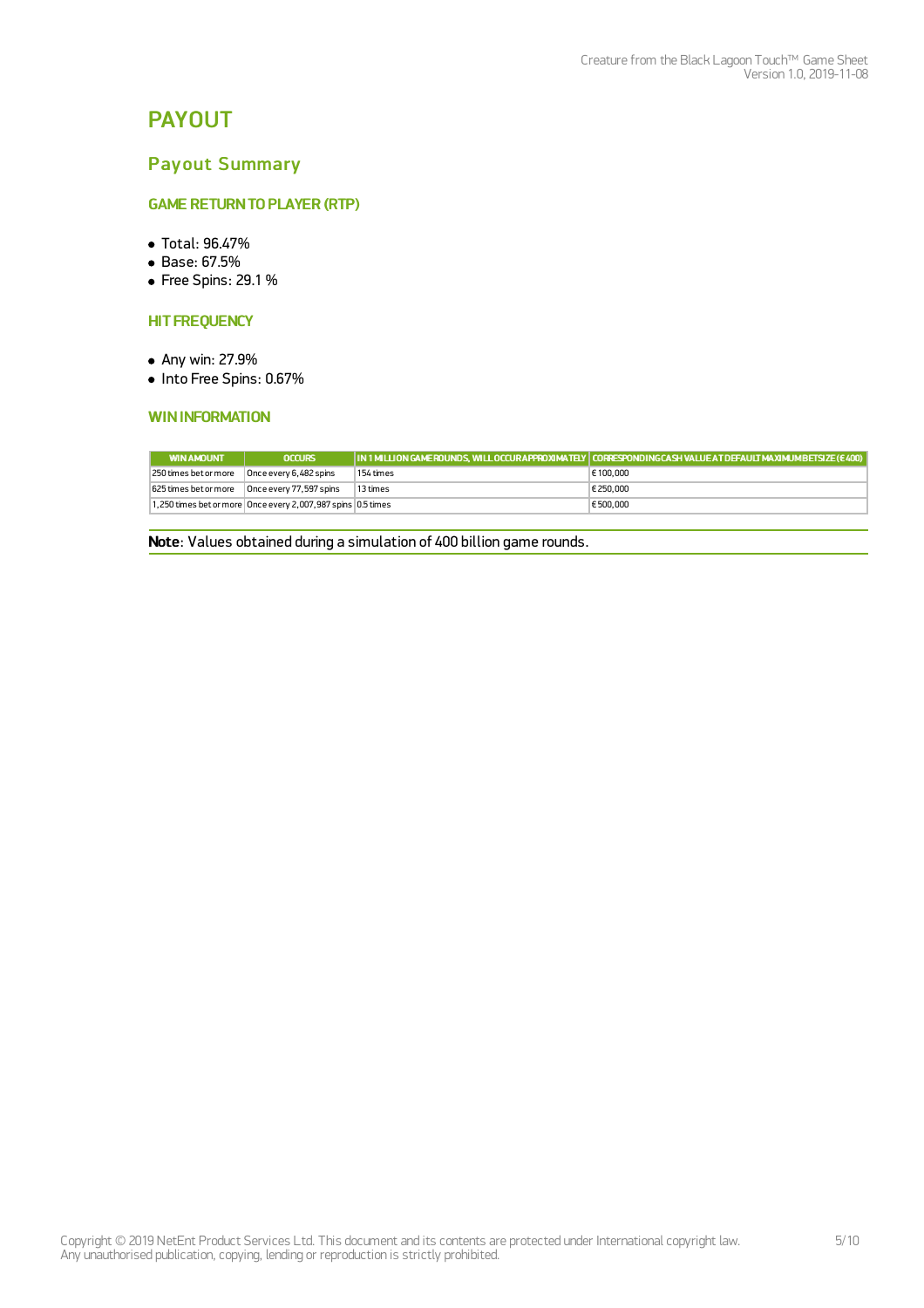## **Pay table**



Symbol Payout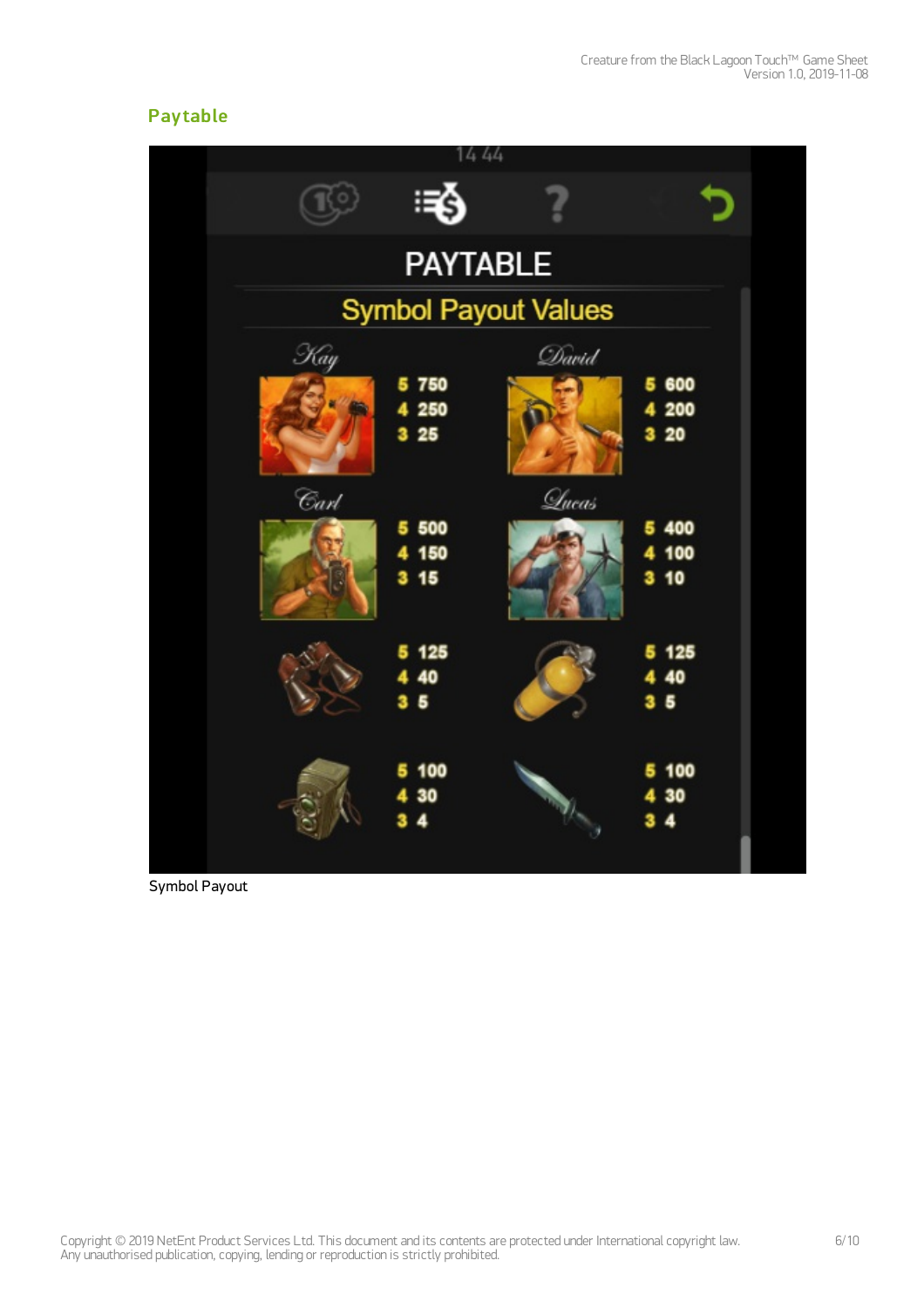

Winning Bet Lines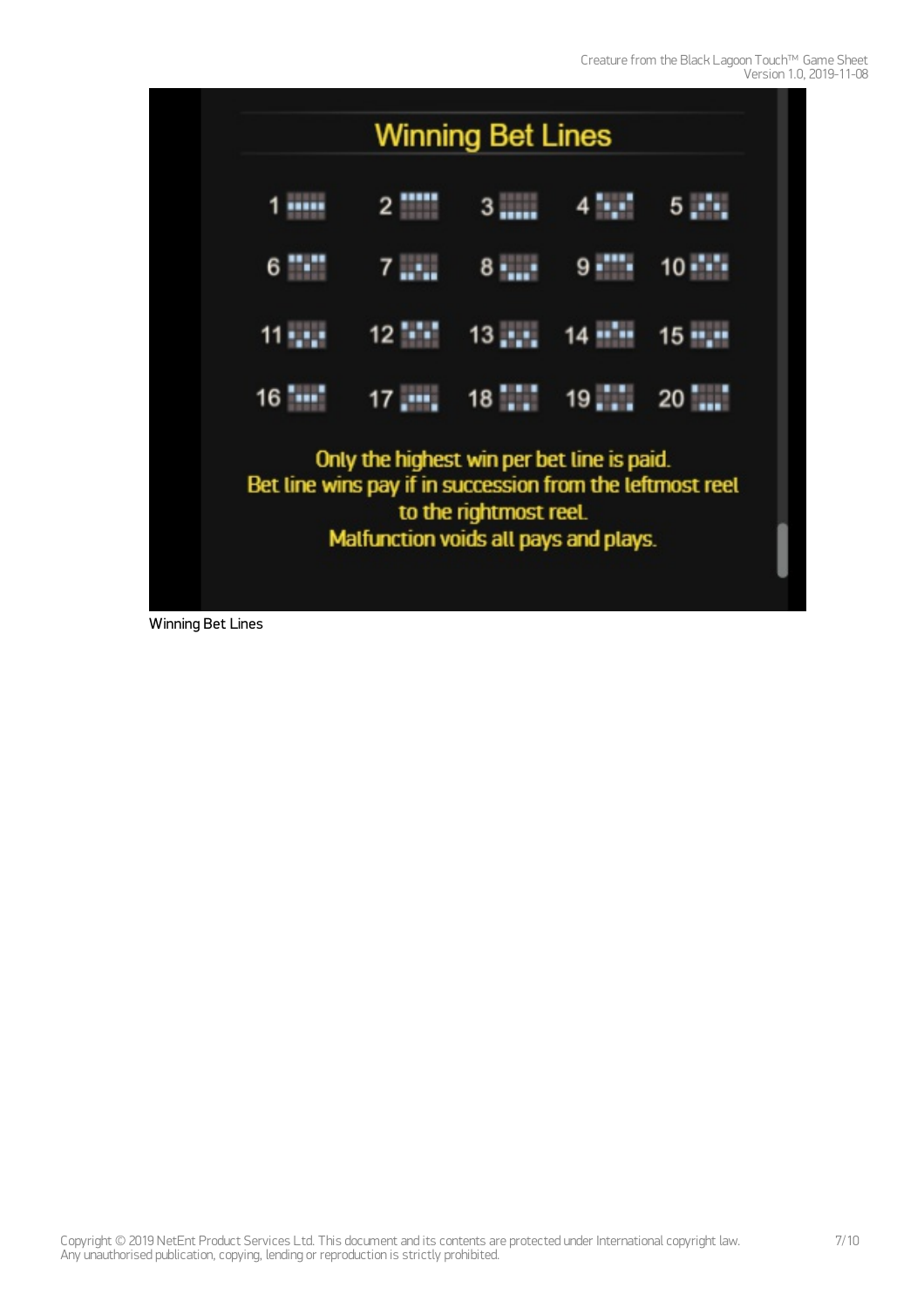## ADDITIONAL INFORMATION

#### Randomisation

#### Random Number Generator (RNG)

The algorithm used for random number generation (RNG) is Fortuna, a cryptographically secure pseudorandom number generator (PRNG) devised by Bruce Schneier and Niels Ferguson. For more information, see the document Random Number Generation.

The Random Number Generator and its implementation has been tested and approved/certified for randomness according to prevailing industry standards by an accredited, independent, 3rd party test facility.

### Malfunction Management

If a player attempts to access a game using an invalidated session, (for example, due to inactivity or system restart) an error message is displayed in the game. The player can then log on again and resume game play. The game state is always stored so the player can resume game play exactly where he or she left off.

In case of an HTTP error, network timeout or server error a "technical error" message will be displayed to the player and the game will stay in an "unavailable" state until the player reloads the game at a time when the game becomes available.



If a session times out, a "session timeout" message will be displayed to the player and the game will stay in an "unavailable" state until the player reloads the game.



In case of an "out of money" event, an "out of money" message will be displayed to the player and the game will stay in an "unavailable" state until the player reloads the game.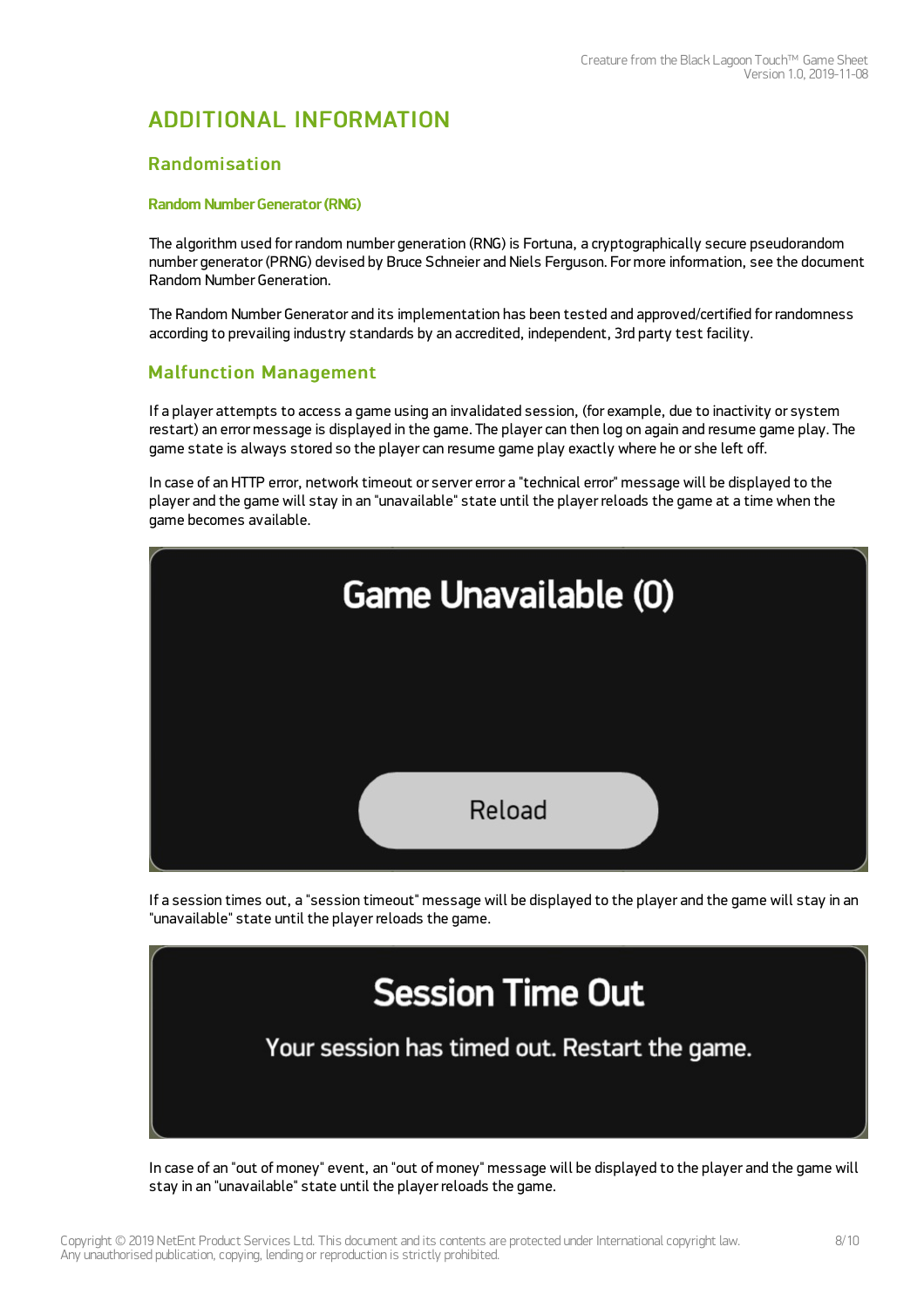

(Italy jurisdiction only) Further information on management of malfunctions is also described in section 3.2.1 of the Gaming Platform (Progetto Della Piattaforma Di Gioco) document. This document provides details on how a player is informed of balance return payments and the technical process.

Information regarding session timeouts and malfunctions is provided to the player via the game rules. Specifically, the player is informed that "In the event of malfunction of the gaming hardware/software, all affected game bets and payouts are rendered void and all affected bets refunded."

### Information to the Player

Players receive a response required message every hour of continuous play: They cannot continue playing unless they respond to the message which provides them with details about the amount bet and won so far during game play.

Players also have access to their game session history and game rules from within the game at all times.

### Game Simulation

A demo version of the game is available at <http://www.netent.com/games/>